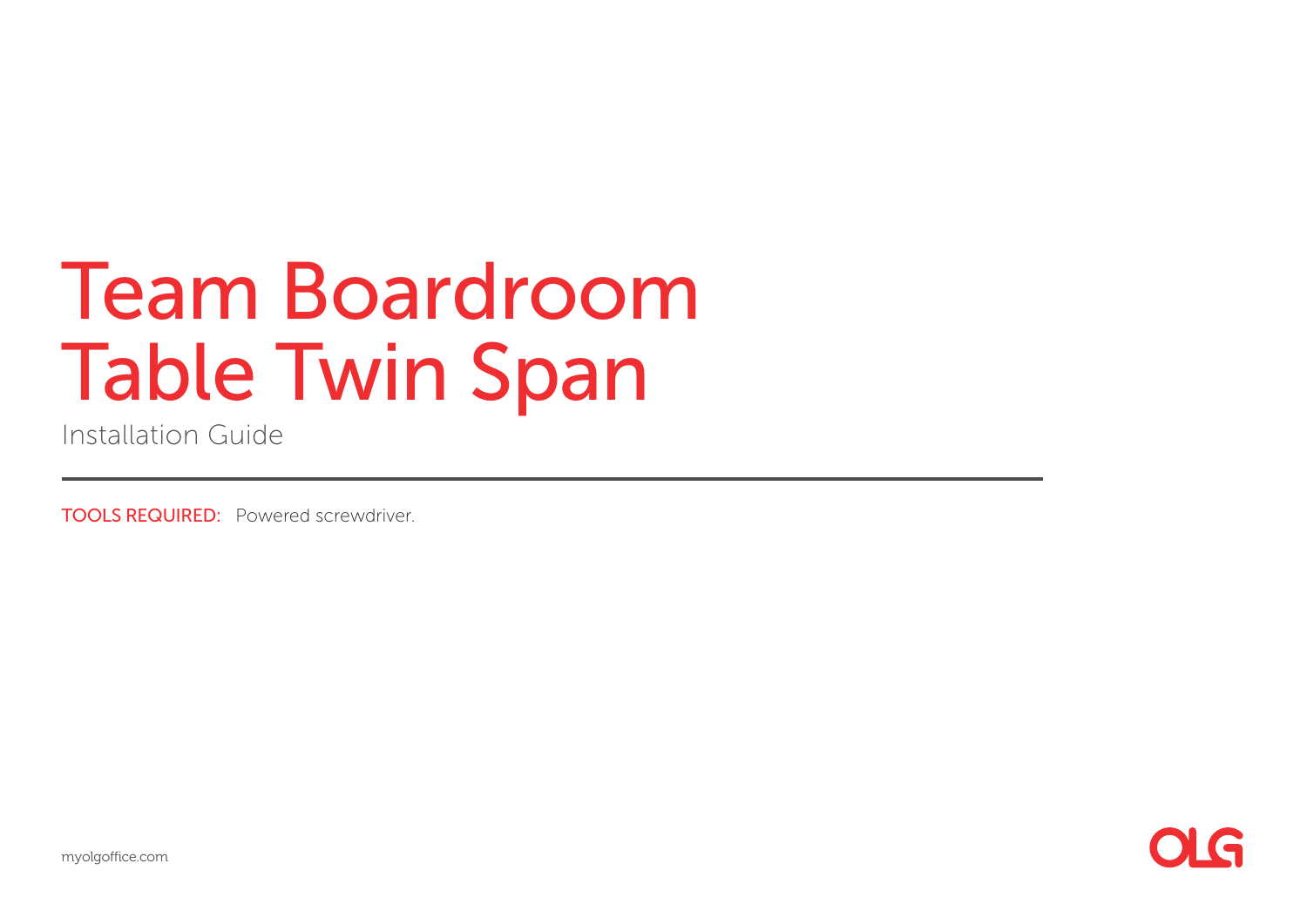



#### **COMPONENTS**

- $1$  Leg  $x6$
- 2 Adjustable Foot x6
- 3 Leg Cable Cover x6
- 4 Rail Lengths x4
- 5 Rail Widths x3
- 6 2 Way Connector x4
- 7 2 Way Connector Cap x4
- 8 3 Way Connector x2
- 9 3 Way Connector Cap x2
- 10 Rail Space Bracket x7
- 11 Slot Nut x7
- 12 Table Top x1

#### **SCREWS**

- 13 M8x20mm Dome Head x7
- 14 M8x12mm Dome Head x14
- 15 M8x20mm Cap Head x6
- 16 M5x20mm Self Tapping x26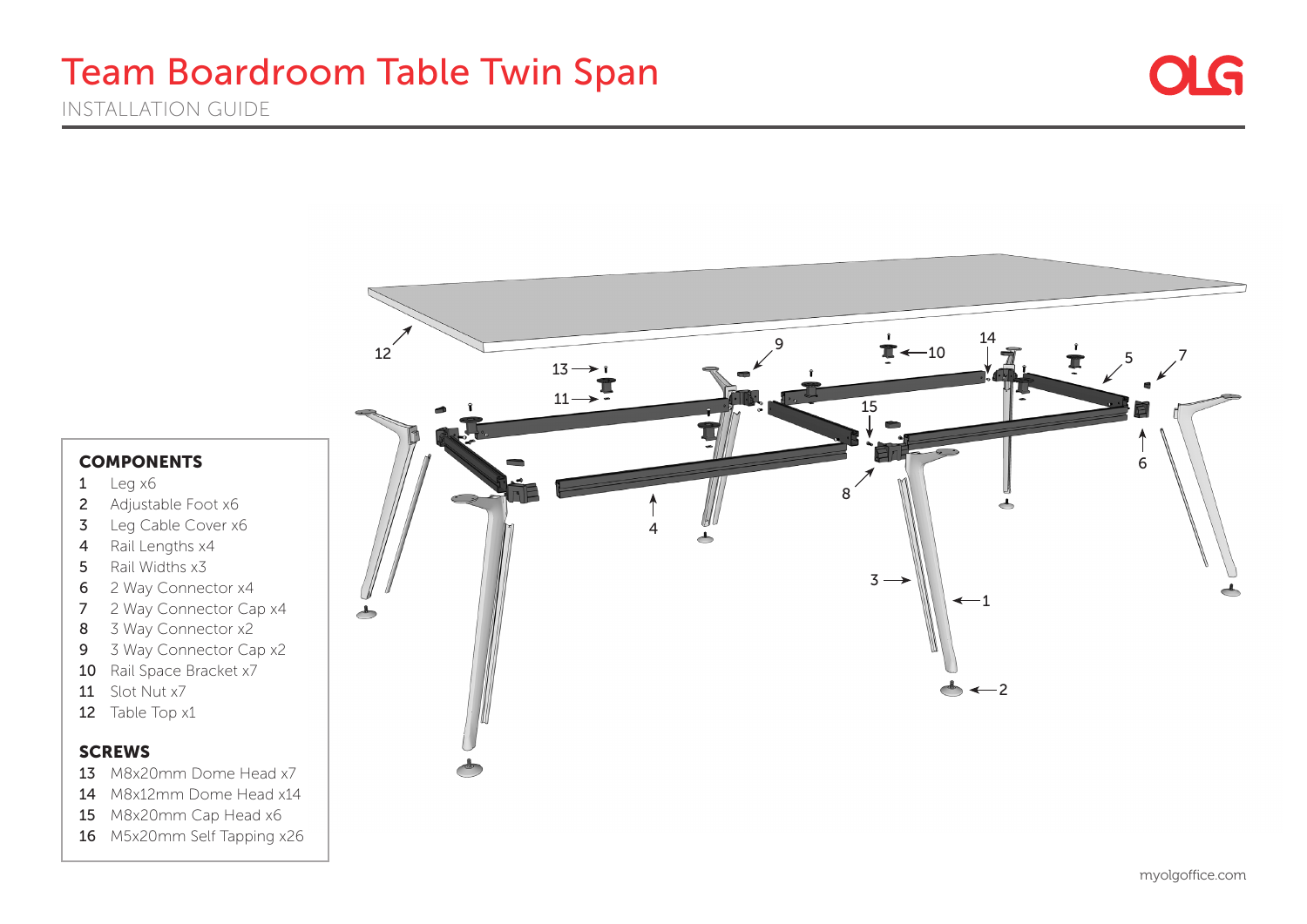INSTALLATION GUIDE



Slide the 2 way and 3 way connectors over each leg, and securely lock into place using M8x20mm cap head bolts.



Loosely connect the longer M8x20mm dome head bolt and slot nut through the rail spacer bracket. Slide onto required rails and fully tighten in place. *800mm or longer rails require 1 bracket, 1600mm or longer rails require 2 brackets.*



Securely connect legs to rails lengths using the shorter M8x20mm dome head bolts.



Securely connect legs to rails widths using the shorter M8x20mm dome head bolts.